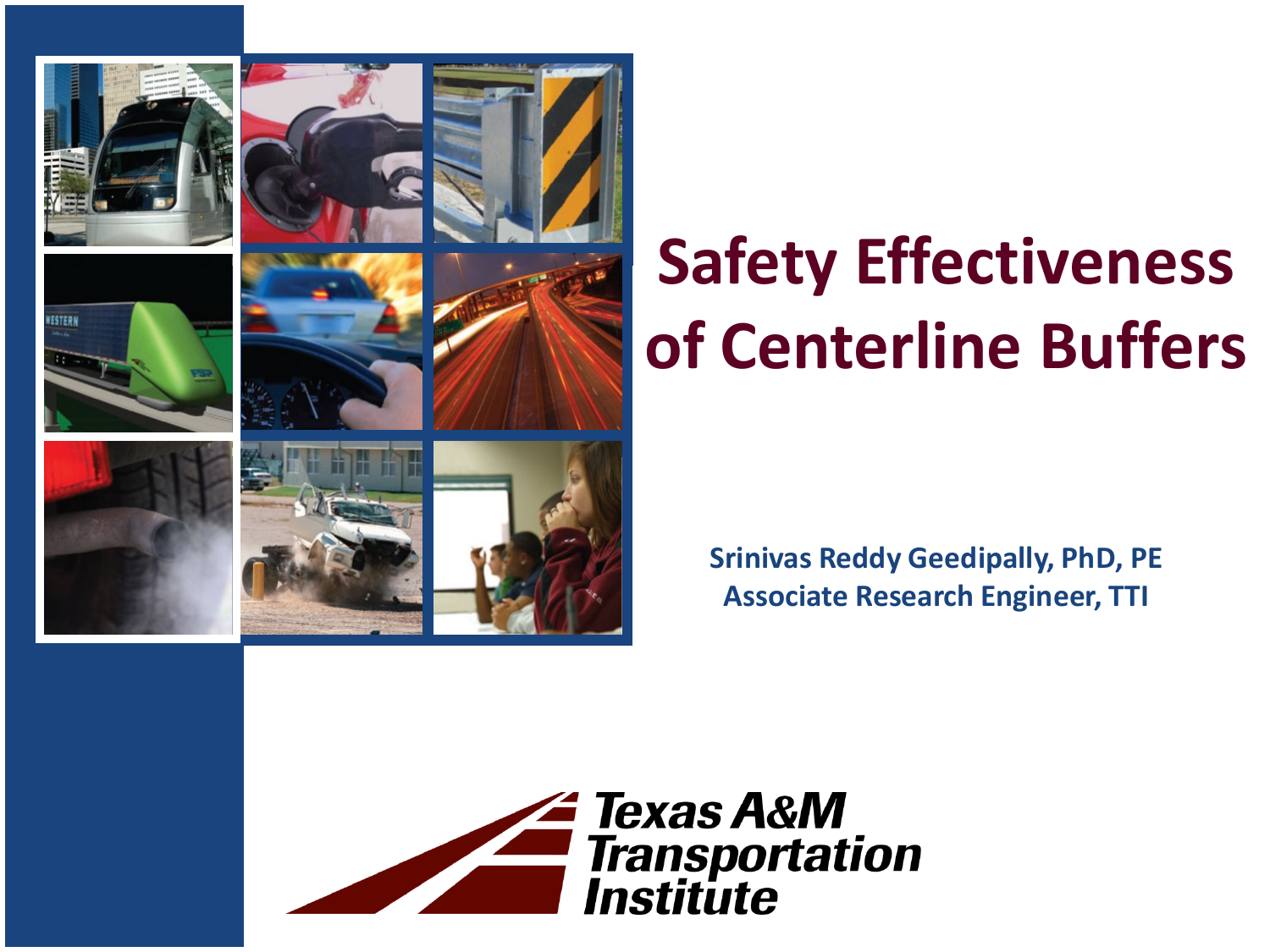# Why Buffers?

- Greater physical separation shifts the lateral placement of opposing direction vehicles.
- Alleviate headlight glare.
- Project type/cost moderate



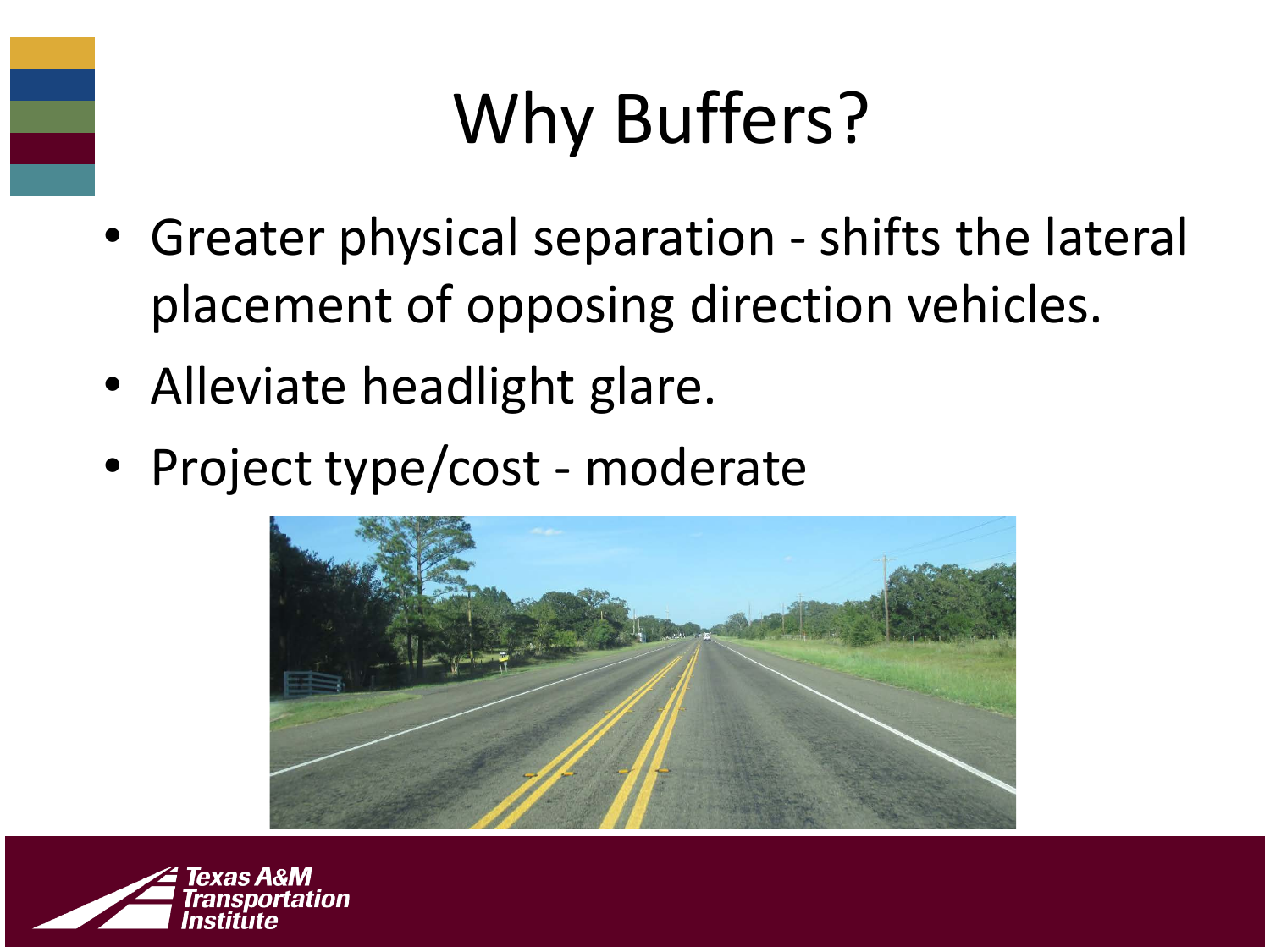### Studies on Centerline Buffers

NCHRP 17-66 *Guidance for Selection of Appropriate Countermeasures for Opposite Direction Crashes –* completed

TxDOT 0-7035 *Examine Trade-Offs Between Center Separation and Shoulder Width Allotment for a Given Roadway Width –* ongoing

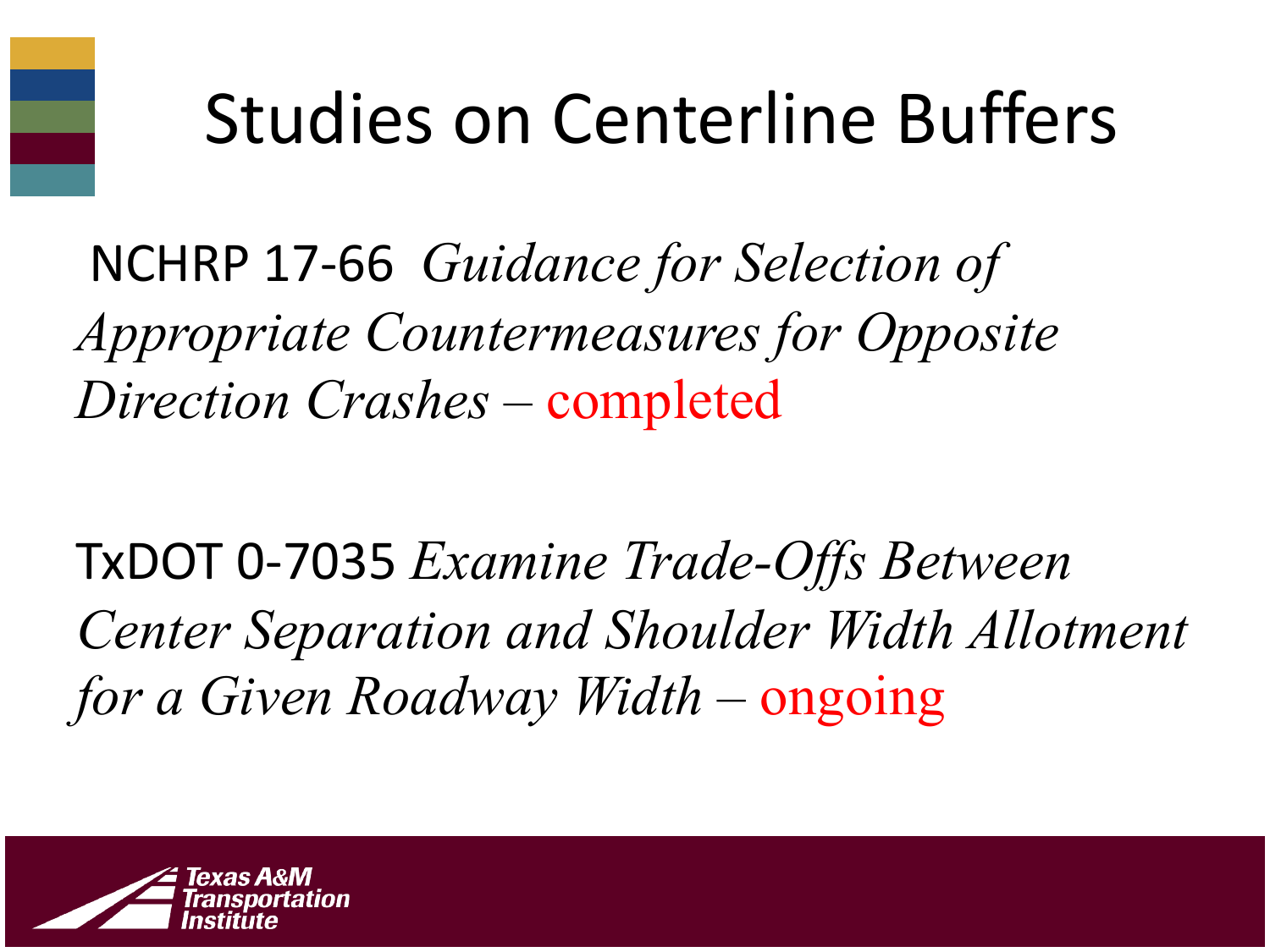#### Treatment Sites

- Questionnaire sent to the TxDOT districts feedback received from seven districts.
- Responses included centerline buffers and TWLTL – excluded TWLTL.
- Buffer width ranged from 4 to 12ft.

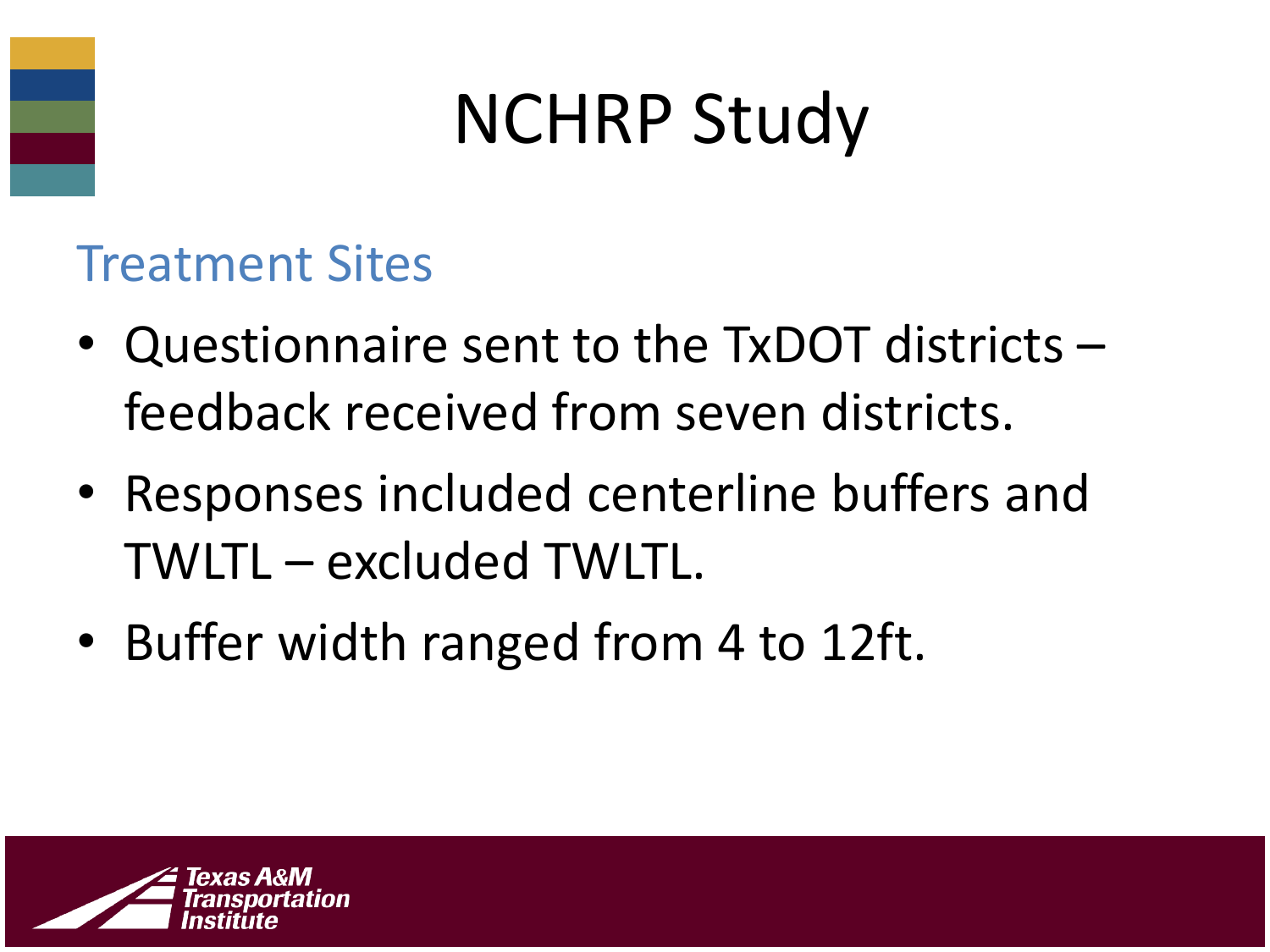#### Treatment Sites

| <b>No of lanes</b> | <b>Buffer width</b> | <b>Mileage</b> |
|--------------------|---------------------|----------------|
| Two                | $\overline{4}$      | 11.06          |
|                    | 8                   | 0.31           |
|                    | 12                  | 0.52           |
|                    | <b>ALL</b>          | 11.89          |
| Four               | $\overline{4}$      | 18.44          |
|                    | 5                   | 0.44           |
|                    | 6                   | 0.27           |
|                    | 8                   | 0.55           |
|                    | 11                  | 2.45           |
|                    | 12                  | 8.02           |
|                    | <b>ALL</b>          | 30.17          |

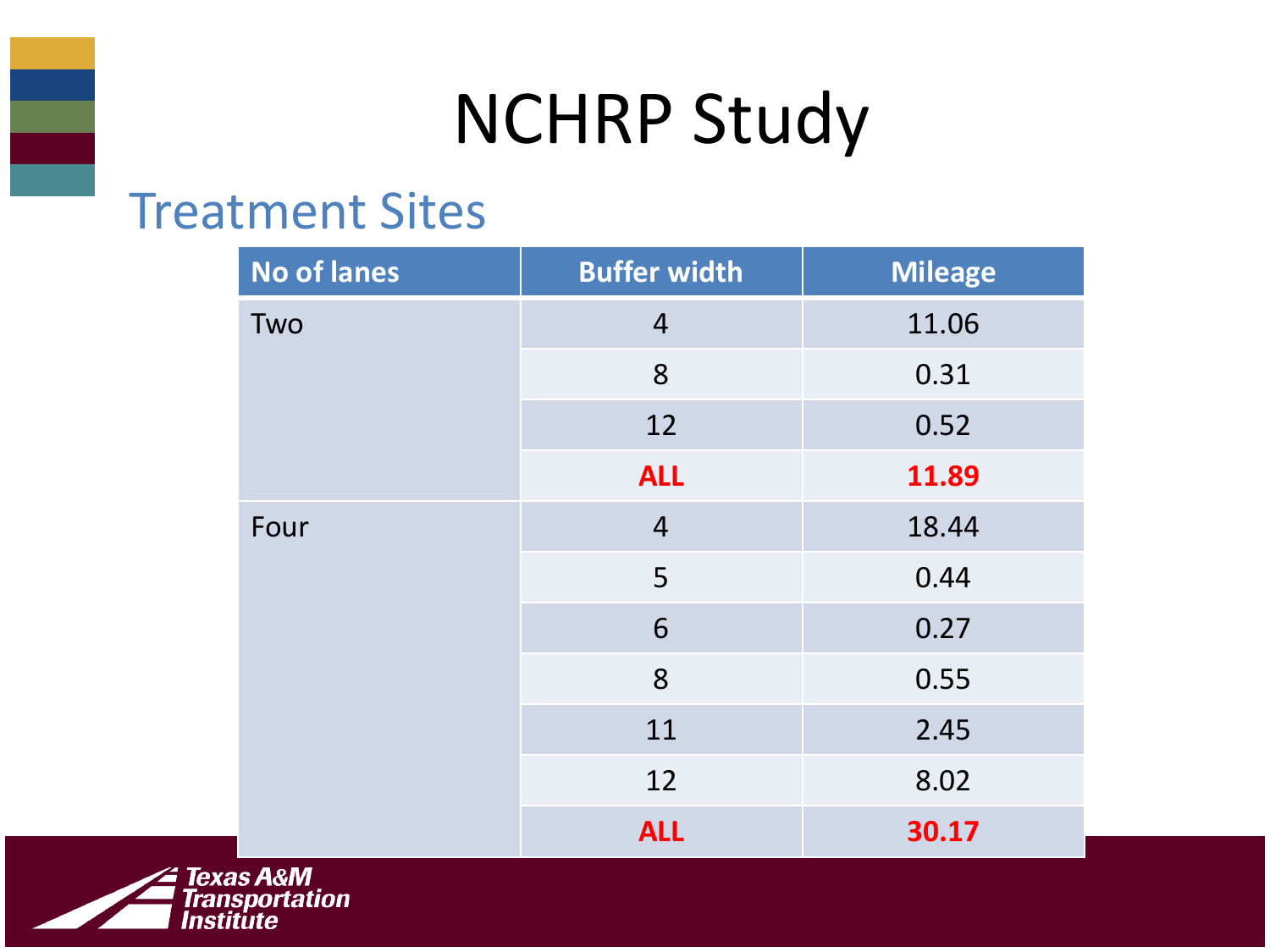#### Comparison Sites

- As identical as possible to treatment sites.
- Same functional class, lanes and traffic volumes.
- Matched segment's length > treatment segment's length .

| No of lanes | No of segments | <b>Mileage</b> |
|-------------|----------------|----------------|
| Two         | 56             | 25.05          |
| Four        | 351            | 99.73          |

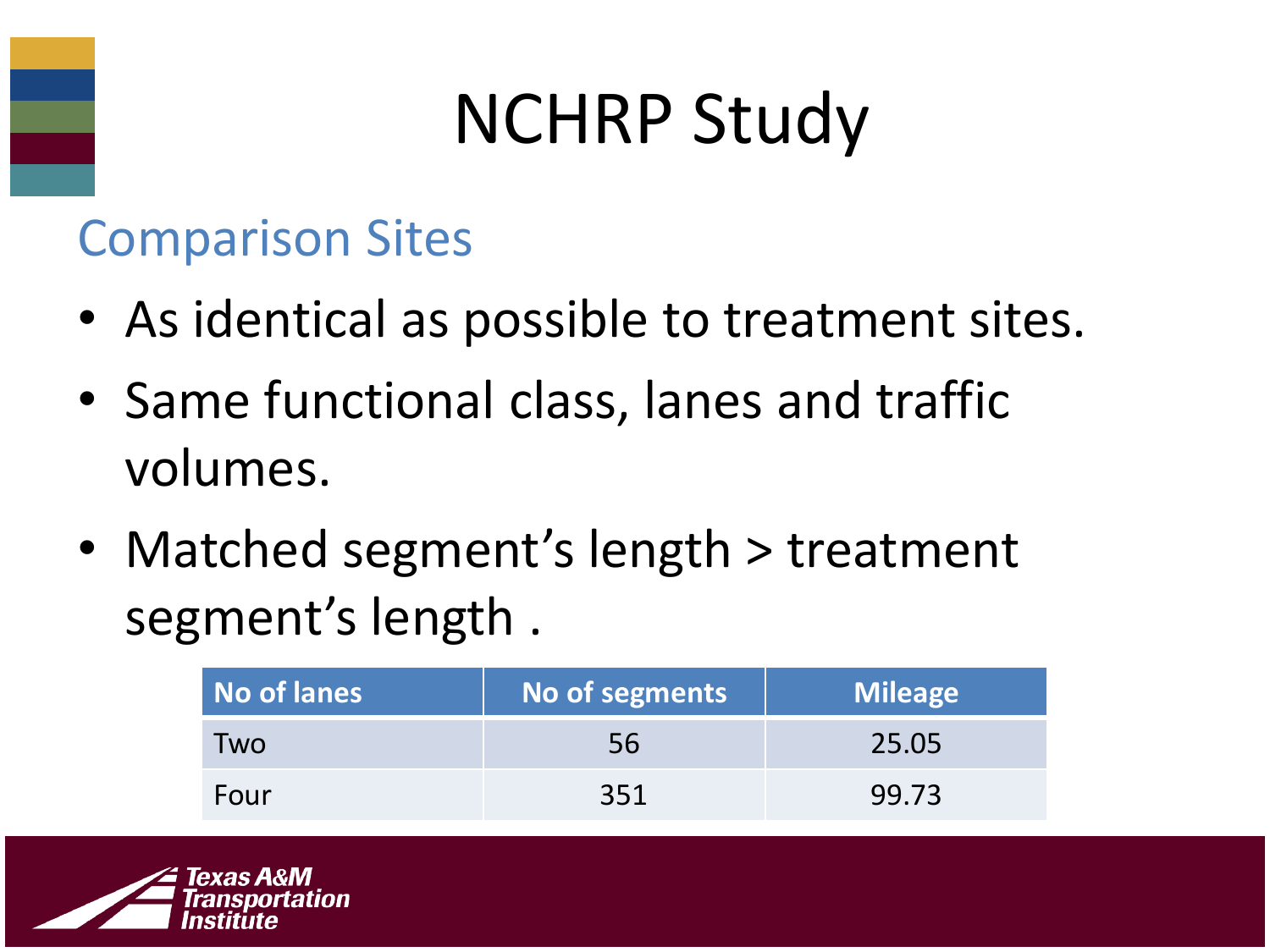#### Target crashes

- opposite direction (OD) and
- single-vehicle run-off-the-road (SVROR) crashes.

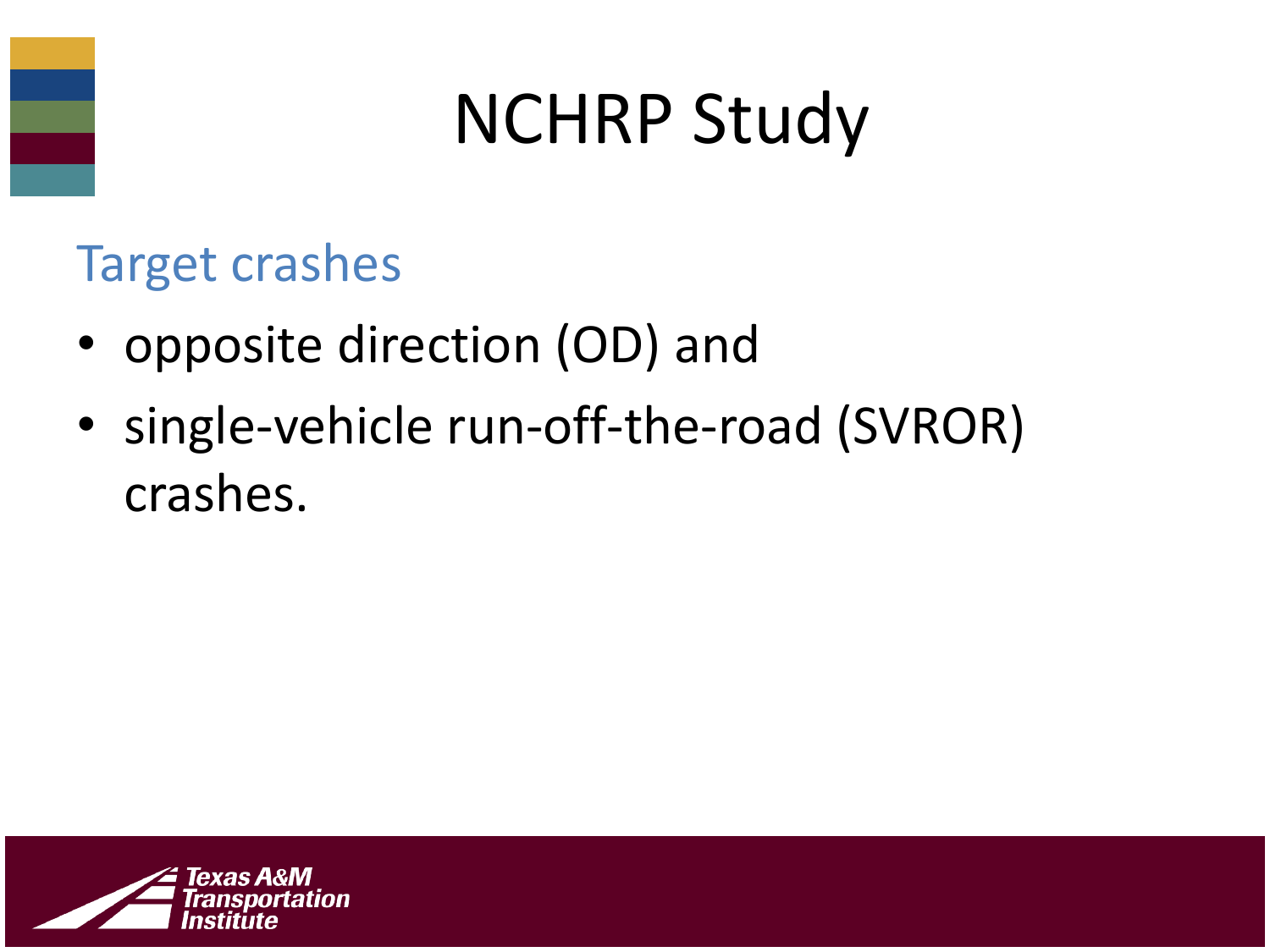#### OD crashes



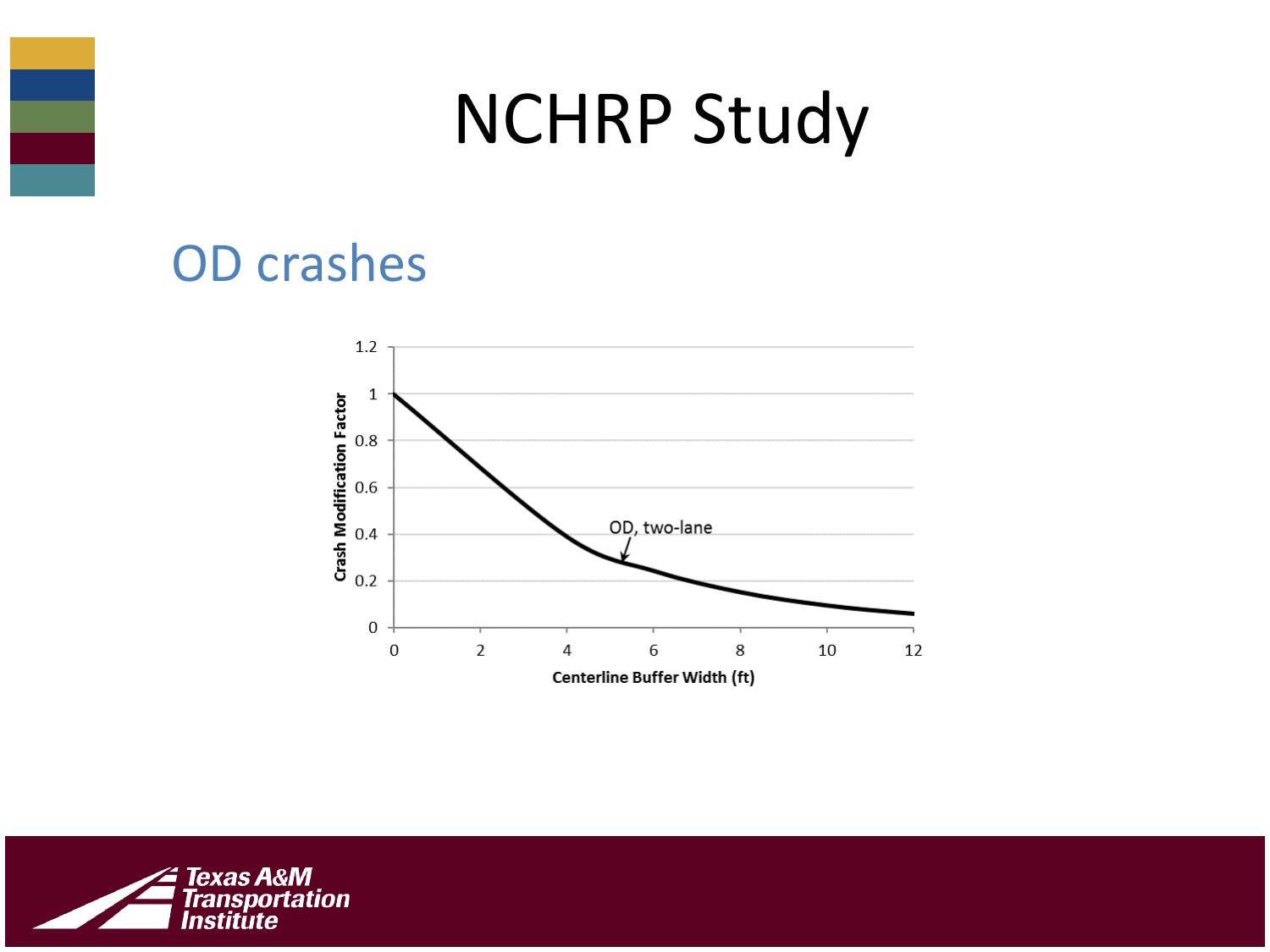#### SVROR crashes

- Not statistically significant.
- Positive effect only for two-lane highways when buffer width >= 8ft.

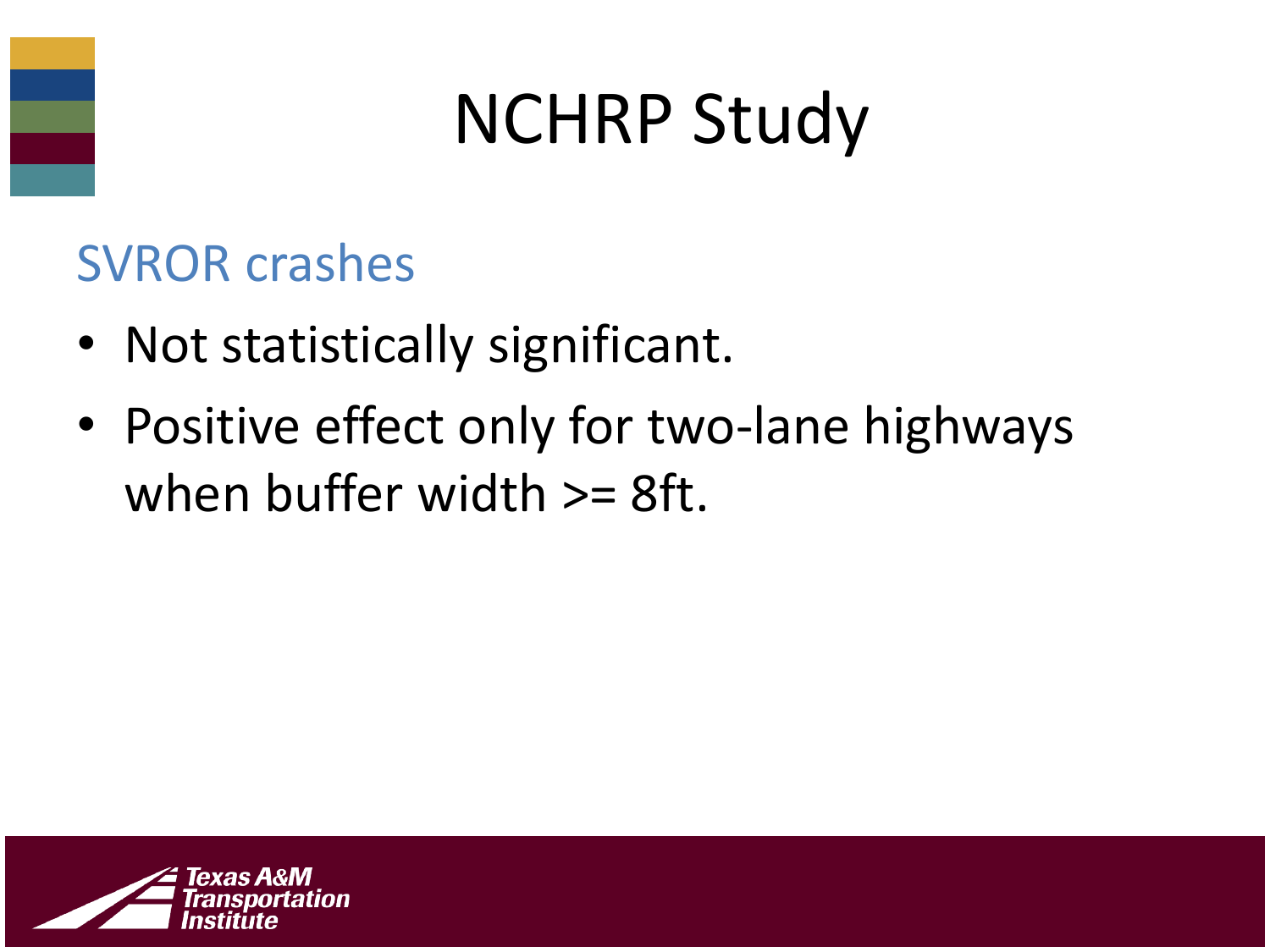#### Limitations

- Small sample size.
- Also included not "pure" centerline buffer segments.
- Shoulder width always wider for treatment sites.

| <b>No of lanes</b> | Site type  | <b>Mean</b> | Std. dev. |
|--------------------|------------|-------------|-----------|
| Two                | Treatment  | 9.4         | 1.0       |
|                    | Comparison | 6.9         | 3.3       |
| Four               | Treatment  | 7.3         | 2.5       |
|                    | Comparison | 6.0         | 4.0       |

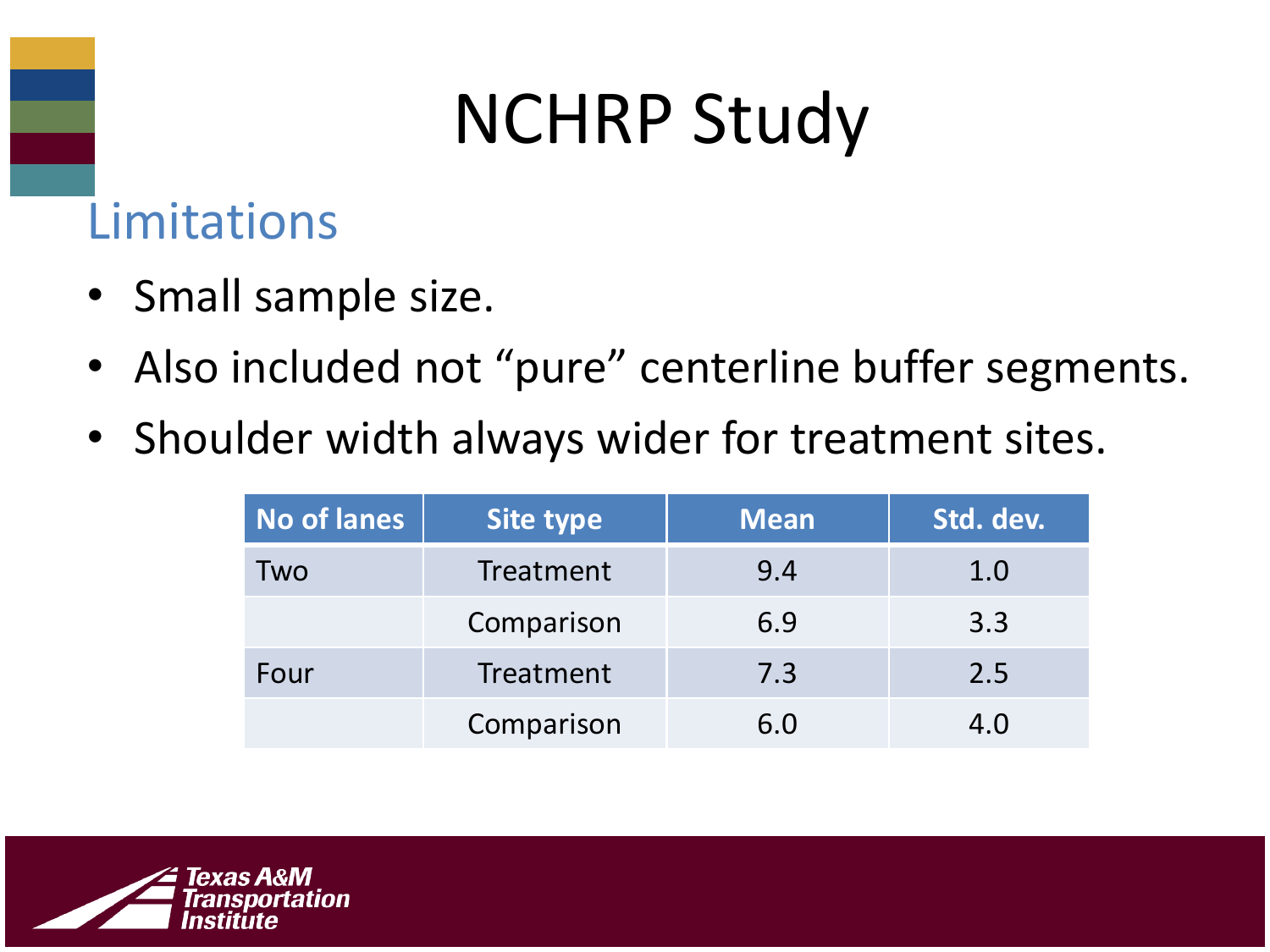#### Adding median buffers on four-lane highways

| <b>Highway</b> | <b>Limits</b>                           | <b>Construction period</b> |
|----------------|-----------------------------------------|----------------------------|
| <b>SH158</b>   | 4 m SE of 120 to<br><b>Glasscock CL</b> | Sep 2017 to May 2018       |
| <b>SH349</b>   | Midland CL to<br>Dawson CL              | Sep 2019 to May 2020       |

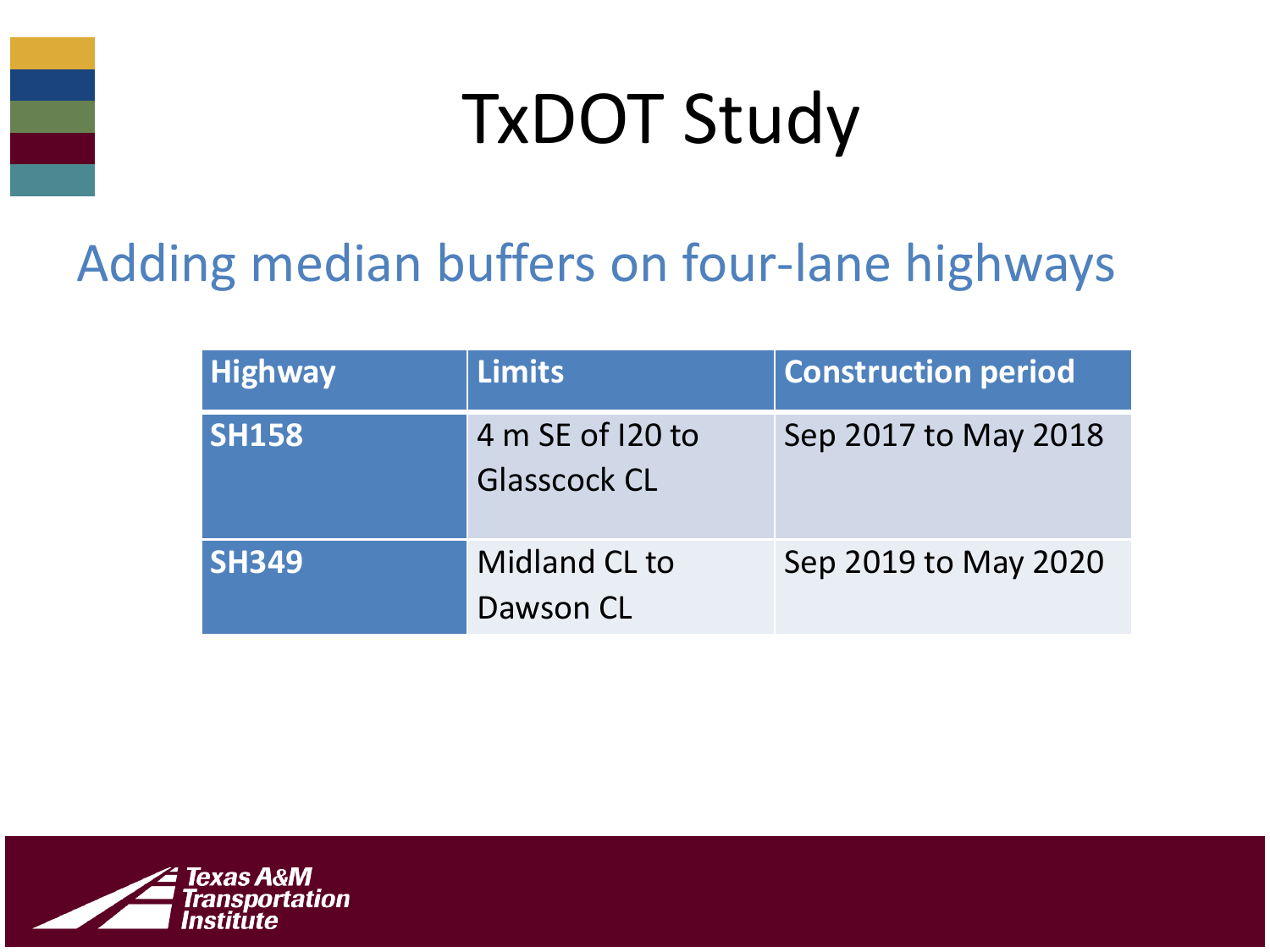#### SH 158: Before-After



August 2017 June 2018





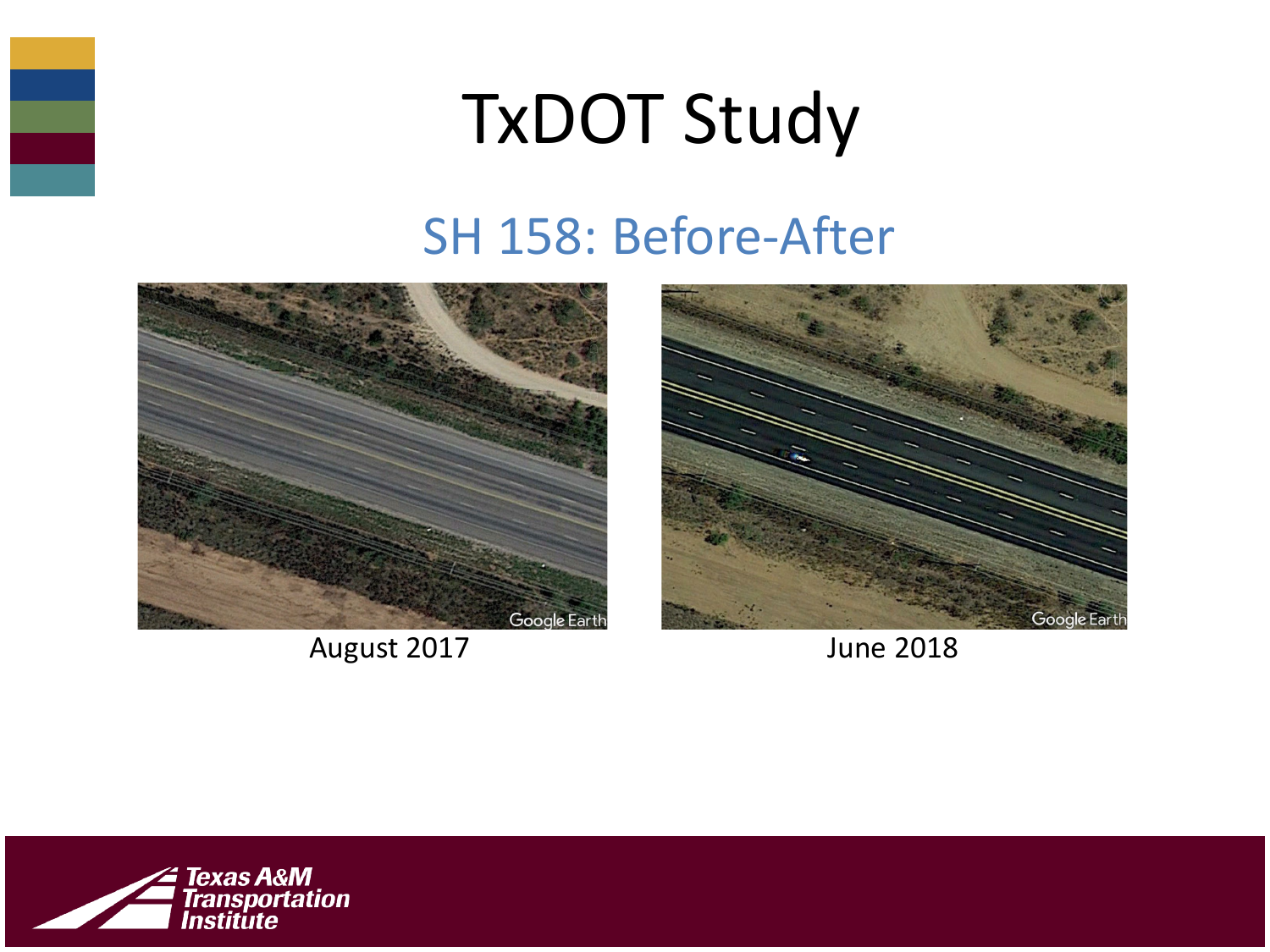#### SH 158: Before-After

| <b>Highway</b>                 | <b>Crash</b><br>Severity/<br>type | <b>Before</b><br><b>Crashes</b><br>(36)<br>months) | <b>After</b><br><b>Crashes</b><br>(27)<br>months) | <b>Difference</b><br>(crashes/<br>month) | <b>Change</b><br>in<br>crashes |
|--------------------------------|-----------------------------------|----------------------------------------------------|---------------------------------------------------|------------------------------------------|--------------------------------|
| <b>SH158</b><br>(12.08)<br>mi) | All                               | 129                                                | 62                                                | 1.29                                     | $-36%$                         |
|                                | <b>KA</b>                         | 16                                                 | 11                                                | 0.04                                     | $-8%$                          |
|                                | B                                 | 10                                                 | 10                                                | $-0.09$                                  | $+33%$                         |
|                                | Opp. Dir.                         | 13                                                 | $\overline{\phantom{a}}$                          | 0.29                                     | $-79%$                         |
|                                | Run-off-road                      | 65                                                 | 10                                                | 1.44                                     | $-79%$                         |
|                                | Same Dir.                         | 21                                                 | 29                                                | $-0.49$                                  | $+84%$                         |
|                                | Angle                             | 6                                                  | 12                                                | $-0.28$                                  | $+167%$                        |

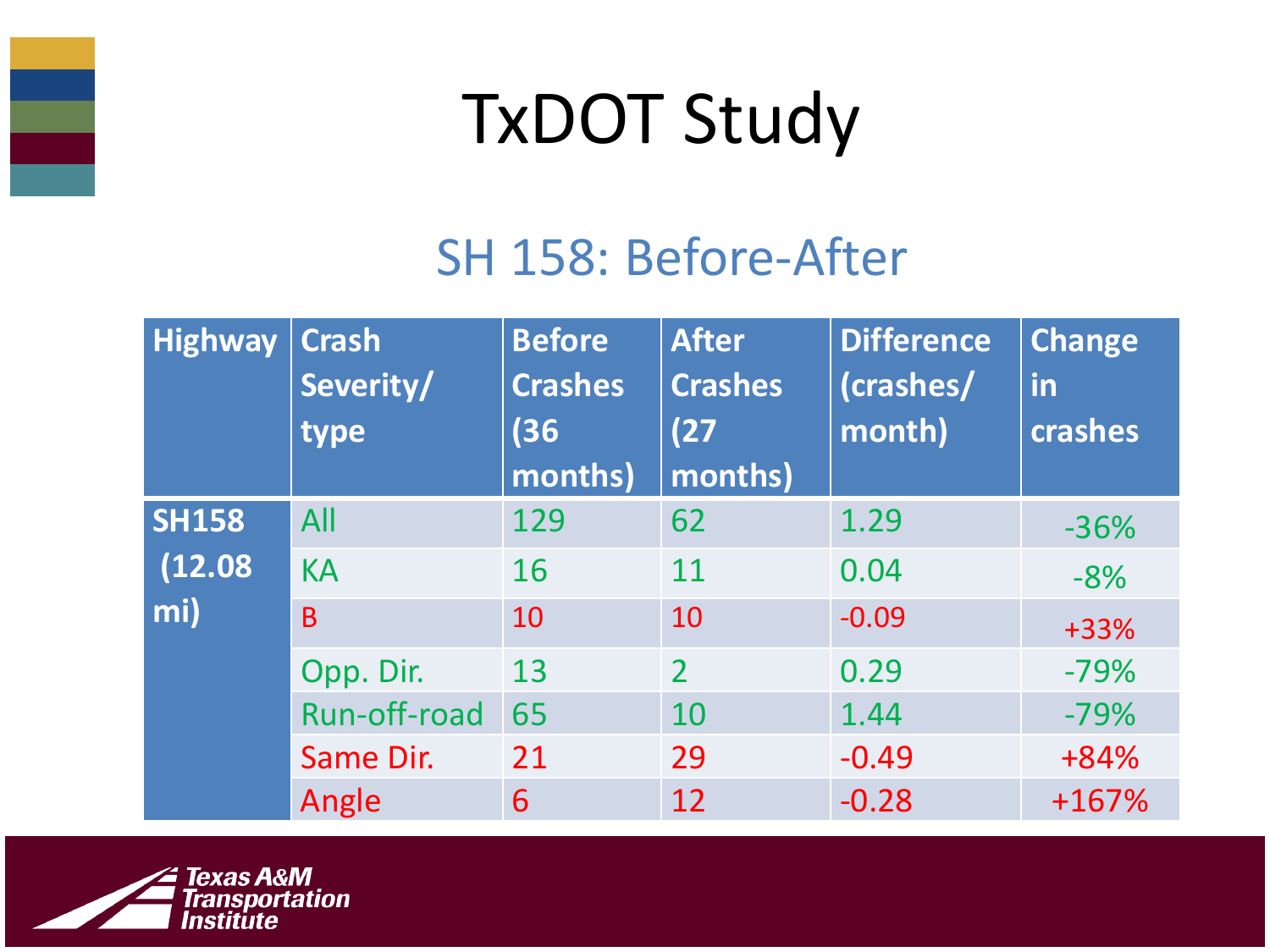### Sites for Safety Analysis

| <b>Cross-section type</b> | No of<br>segments | <b>Mileage</b> |
|---------------------------|-------------------|----------------|
| 4-lane Undivided          | 500               | 188.7          |
| 4-lane with Median Buffer | 126               | 70.3           |
| 4-lane with TWLTL         | 597               | 177.2          |

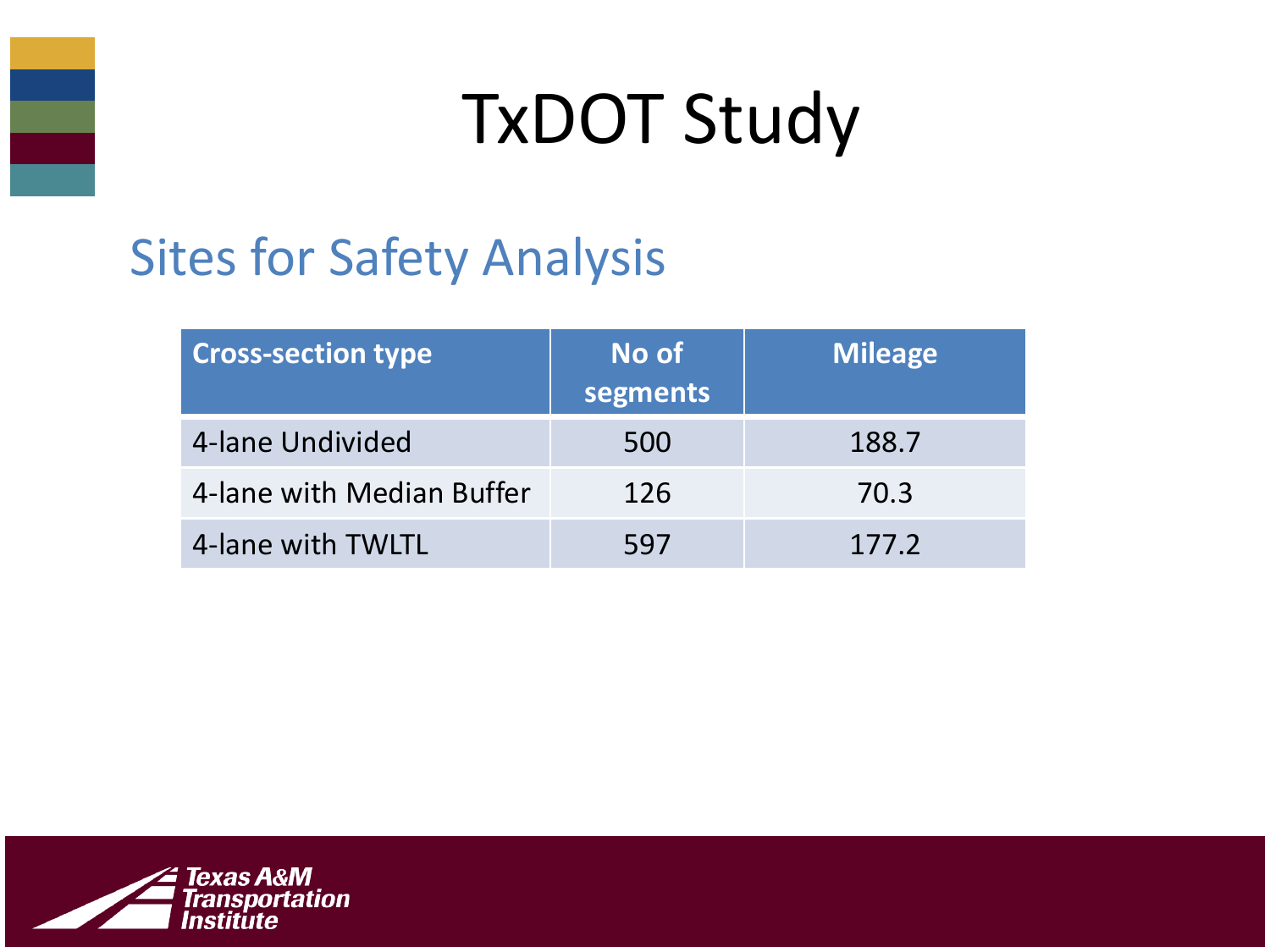#### Crash Rate Comparison

| <b>Cross-section type</b> | <b>All Crashes</b> | <b>KAB</b><br><b>Crashes</b> | <b>Intersection</b><br><b>Crashes</b> |
|---------------------------|--------------------|------------------------------|---------------------------------------|
| 4-lane Undivided          | 1.62               | 0.37                         | 0.66                                  |
| 4-lane with Median Buffer | 0.33               | 0.07                         | 0.03                                  |
| 4-lane with TWLTL         | 1.15               | 0.27                         | 0.64                                  |